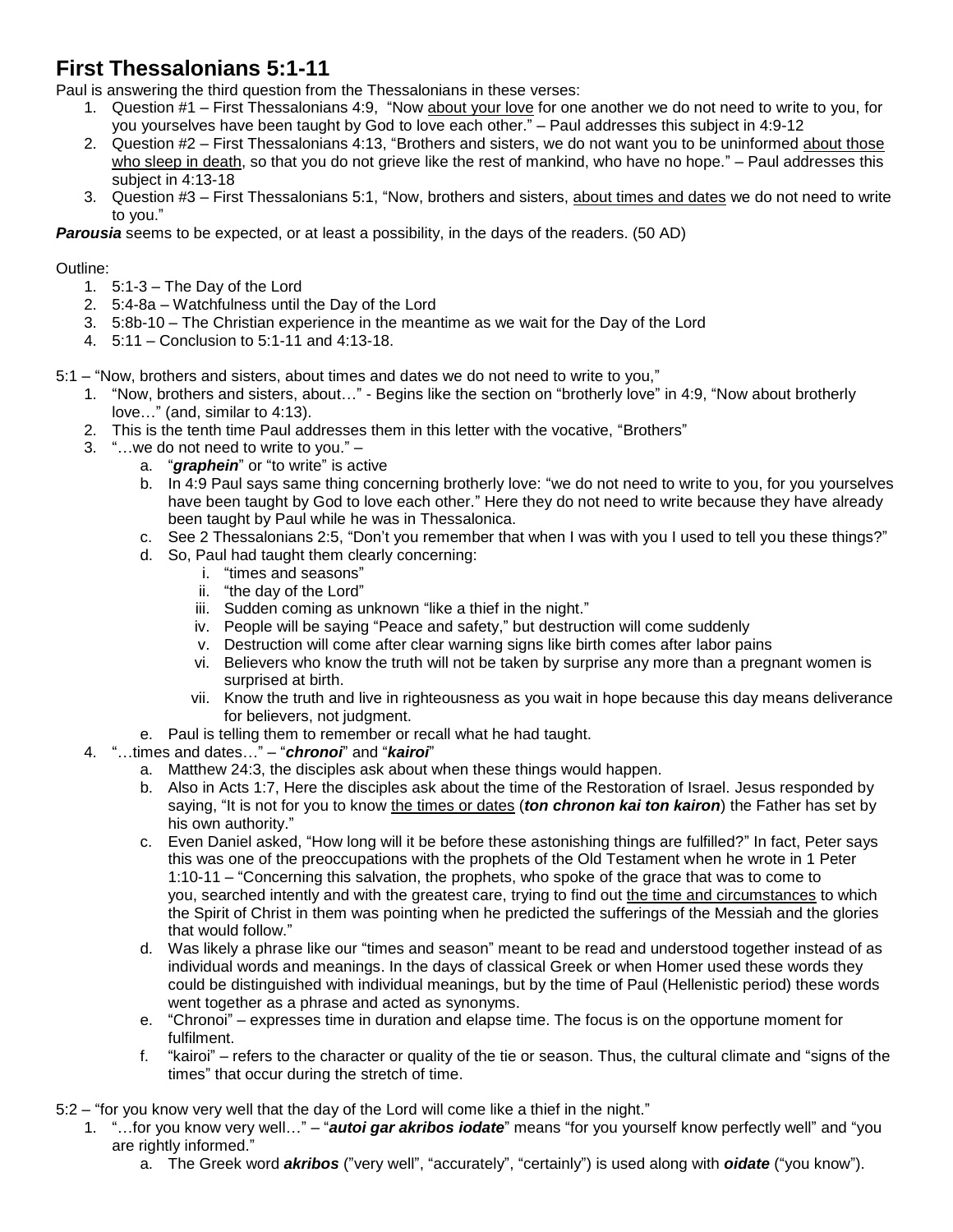- b. Paul did not say they knew "a little" or they knew "in part". Paul does not say he has more insight or revelation to add. Paul does emphatically say they "know very well, with certainty and accuracy" and they do not need to be written to concerning this previously taught information.
- c. They had been reminded at least ten times of what they had already been taught by Paul and what Paul himself already knew about them:
	- i. 1:4 "For we know brothers loved by God, that he has chosen you, because our gospel came to you not simply with words but also with power…"
	- ii. 1:5 "You know how we lived among you for your sake."
	- iii. 2:1 "You know, brothers, that our visit to you was not a failure."
	- iv. 2:2 "We had previously suffered and been insulted in Philippi, as you know…"
	- v. 2:5 "You know we never used flattery, nor did we put on a mask to cover up greed."
	- vi. 2:11 "For you know that we dealt with each of you as a father deals with his own children…"
	- vii. 3:4 "When we were with you, we kept telling you that we would be persecuted."
	- viii. 4:2 "We instructed you how to live in order to please God…"
	- ix. And then again in 2 Thessalonians 2:6 "Don't you remember that when I was with yiou I used to tell you these things?"
	- x. 2 Thesalonians 3:7 "For you yourselves know how you ought to follow our example."
- 2. "…that the day of the Lord…" "*oti hemera kuriou*"
	- a. The "Day of the Lord" is an Old Testament concept:
		- i. Isaiah 13:6 and 13:9 "Wail, for the day of the Lord is near;
			- it will come like destruction from the Almighty…See, the day of the Lord is coming —a cruel day, with wrath and fierce anger—to make the land desolate and destroy the sinners within it.
		- ii. Joel 1:15 "Alas for that day! For the day of the Lord is near; it will come like destruction from the Almighty.
		- iii. Joel 2:1, "Blow the trumpet in Zion; sound the alarm on my holy hill. Let all who live in the land tremble, for the day of the Lord is coming. It is close at hand—
		- iv. Joel 2:11, "The Lord thunders at the head of his army; his forces are beyond number, and mighty is the army that obeys his command. The day of the Lord is great; it is dreadful. Who can endure it?
		- v. Joel 2:31 "The sun will be turned to darkness and the moon to blood before the coming of the great and dreadful day of the Lord."
		- vi. Joel 3:14 "Multitudes, multitudes in the valley of decision! For the day of the Lord is near in the valley of decision.
		- vii. Amos 5:18 "Woe to you who long for the day of the Lord! Why do you long for the day of the Lord? That day will be darkness, not light."
		- viii. Amos 5:20 "Will not the day of the Lord be darkness, not light— pitch-dark, without a ray of brightness?"
		- ix. Zephaniah  $1:7 -$  "Be silent before the Sovereign Lord, for the day of the Lord is near. The Lord has prepared a sacrifice; he has consecrated those he has invited.
		- x. Zephaniah 1:14 "The great day of the Lord is near—near and coming quickly. The cry on the day of the Lord is bitter; the Mighty Warrior shouts his battle cry.
		- xi. Malachi 4:5 "See, I will send the prophet Elijah to you before that great and dreadful day of the Lord comes."
	- b. Jesus was recognized and confessed to be "Lord" or *kurios* which makes "The Day of the Lord" in the New Testament as:
		- i. "The Day of Christ"
			- 1. Philippians 1:10 "so that you may be able to discern what is best and may be pure and blameless for the day of Christ."
			- 2. Philippians 2:16 "as you hold firmly to the word of life. And then I will be able to boast on the day of Christ that I did not run or labor in vain."
		- ii. "The Day of Jesus Christ"
			- 1. Philippians 1:6 "being confident of this, that he who began a good work in you will carry it on to completion until the day of Christ Jesus."
		- iii. "The Day of our Lord Jesus"
			- 1. 2 Corinthians 1:14 "as you have understood us in part, you will come to understand fully that you can boast of us just as we will boast of you in the day of the Lord Jesus."
		- iv. "The Day of our Lord Jesus Christ"
			- 1. 1 Corinthians 1:8 "He will also keep you firm to the end, so that you will be blameless on the day of our Lord Jesus Christ."
		- v. "The Day of the Lord" –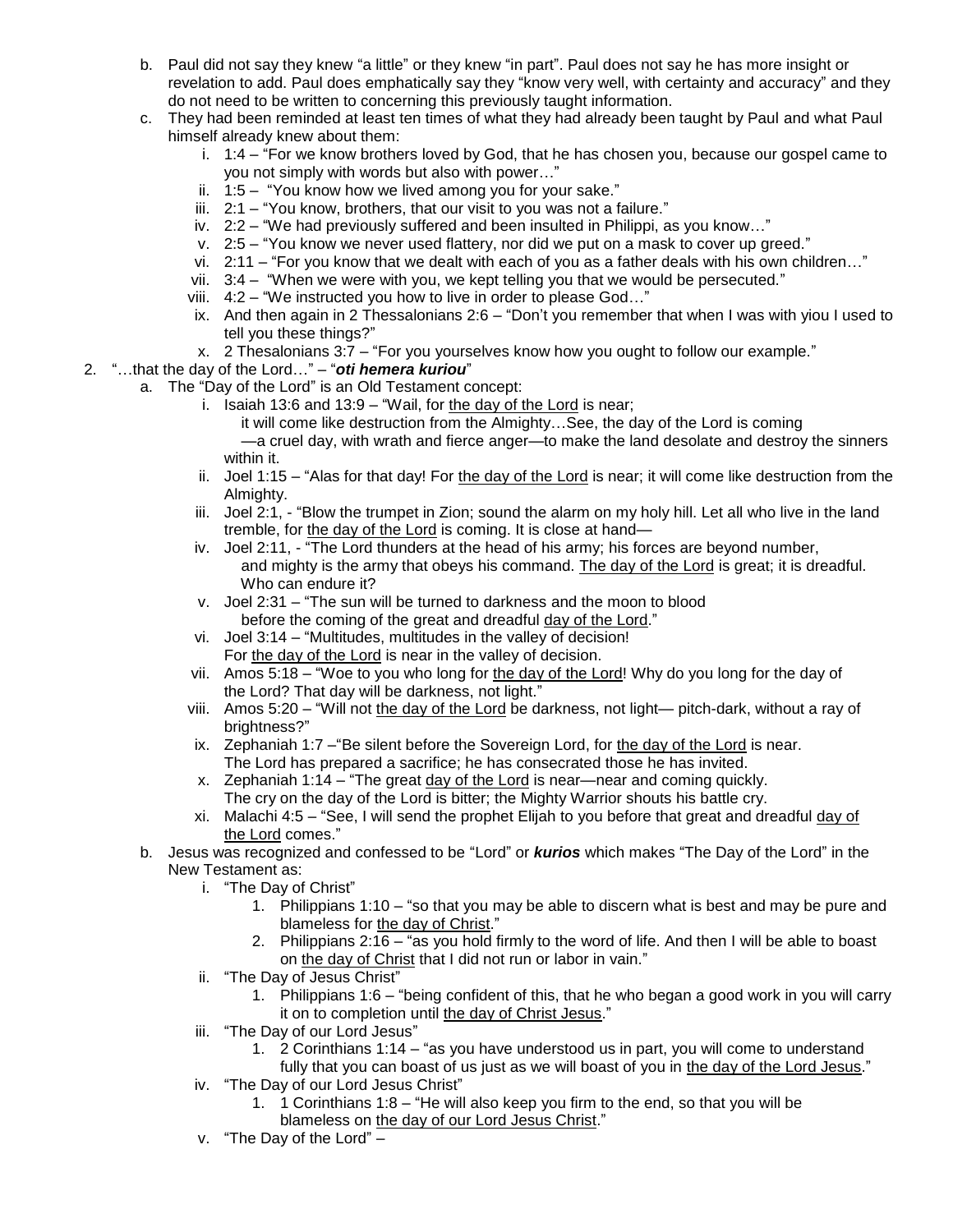- 1. 2 Thessalonians 2:2 "not to become easily unsettled or alarmed by the teaching allegedly from us—whether by a prophecy or by word of mouth or by letter—asserting that the day of the Lord has already come."
- 2. 1 Corinthians 5:5 "hand this man over to Satan for the destruction of the flesh, so that his spirit may be saved on the day of the Lord."
- 3. 2 Peter 3:10 "But the day of the Lord will come like a thief. The heavens will disappear with a roar; the elements will be destroyed by fire, and the earth and everything done in it will be laid bare."
- vi. "The Day"
	- 1. 1 Thessalonians 5:4 "But you, brothers and sisters, are not in darkness so that this day should surprise you like a thief."
	- 2. Romans 13:12 "The night is nearly over; the day is almost here. So let us put aside the deeds of darkness and put on the armor of light."
	- 3. 1 Corinthians 3:13 "their work will be shown for what it is, because the Day will bring it to light. It will be revealed with fire, and the fire will test the quality of each person's work."
	- 4. Hebrews 10:25 "not giving up meeting together, as some are in the habit of doing, but encouraging one another—and all the more as you see the Day approaching.
- vii. "That Day" in 2 Thessalonians 1:10, "They will be punished with everlasting destruction and shut out from the presence of the Lord and from the majesty of his power on the day he comes to be glorified in his holy people and to be marveled at among all those who have believed. This includes you, because you believed our testimony to you."
- viii. "The Great Day" in Jude 6, "And the angels who did not keep their positions of authority but abandoned their proper dwelling—these he has kept in darkness, bound with everlasting chains for judgment on the great Day."
- ix. "The Last Day" in John 6:39, "And this is the will of him who sent me, that I shall lose none of all those he has given me, but raise them up at the last day."
- x. "a day" in Acts 17:31, "For he has set a day when he will judge the world with justice by the man he has appointed. He has given proof of this to all men by raising him from the dead."
- c. "The Day of the Lord" is:
	- i. More than a 24 hour period
	- ii. It is an eschatological event
	- iii. It is a day of judgment on the earth
	- iv. It is a day of salvation for believers
		- 1. Joel 2:23-32
		- 2. Joel 3:18
		- 3. Obadiah 15-21
		- 4. Zech. 14:1-21
	- v. Impossible to know when it will occur:
		- 1. Matthew 24:36
		- 2. Mark 13:32-37
		- 3. Acts 1:7
	- vi. Always the believer is told to be ready for this day by being alert and living righteously:
		- 1. 1 Thessalonians 5:4-6
		- 2. 2 Peter 3:10-11
		- 3. Matthew 23:43-44
		- 4. Luke 12:39-40
		- 5. Revelation 3:3
		- 6. Revelation 16:15
- 3. "…will come like a thief in the night." "*os kleptes en nukti outos erchetai*"
	- a. Jesus used the figure of the thief in the night concerning the coming of the Son of Man in:
		- i. Matthew 24:(39)42-45 "That is how it will be at the coming of the Son of Man……you do not know on what day your Lord will come."
		- ii. Luke 12:39-40 "...because the Son of Man will come at an hour when you do not expect him."
		- iii. Luke 21:34-36 "Be careful, or your hearts will be weighed down…and that day will close on you unexpectedly like a trap..."
		- iv. Luke 17:24-32 "For the Son of Man in his day will be like the lighting…as it was in the days of Noah, so also will it be in the days of the Son of Man…it was the same in the days of Lot…it will be just like this on the day the Son of Man is revealed…"
	- b. Thief in the night is also used in:
		- i. Revelation 3:3 "Remember, therefore, what you have received and heard; obey it, and repent. But if *(3rd class condition, a possibility)* you do not wake up, I will come like a thief, and you will not know at what time I will come to you."